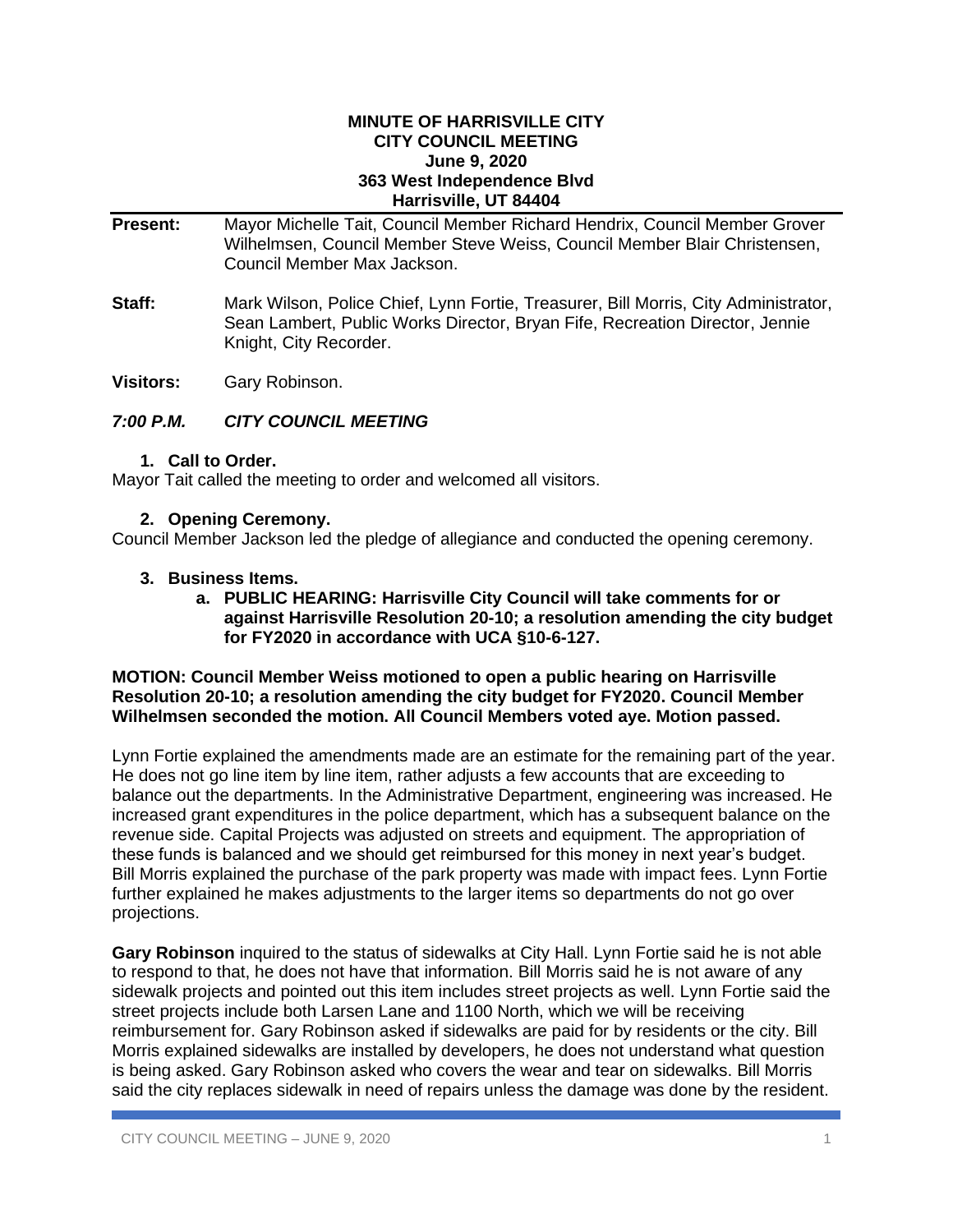Gary Robinson said he feels there is a misunderstanding by residents of this policy and this should be included in the newsletter. Mayor Tait pointed out this is a subcategory of capital projects fund for streets and sidewalks. Gary Robinson asked for clarification to be made to residents since his neighbors have asked him about this.

## **MOTION: Council Member Jackson motioned to close the public hearing. Council Member Weiss seconded the motion. All Council Members voted aye. Motion passed.**

### **b. PUBLIC HEARING: Harrisville City Council will take comments for or against Harrisville Resolution 20-11; a resolution adopting the final city budget for FY2021 in accordance with UCA §10-6-113.**

Lynn Fortie outlined the changes made since adoption of the tentative budget; which include removal of summer camp revenue/expenses, police department request for changes to the grant revenue/expenses and increase to the "Air Card" line item. Recreation increased "Buildings and Grounds" for tree removal, and restroom facilities in Public Works. The "Miscellaneous" account was increased for a new secondary water valve at the bowery. RAMP Grant revenue was increased, we receive reimbursement on that. The only other change, not included in the hard copy budget, is the certified tax rate which he would like Council to adopt with the final budget. The resolution may be adopted at the next meeting, but for accuracy, he suggested the rate be included in the final budget adoption. This will increase the General Property Tax Revenue. He understood Council agreed to eliminate Heritage Days for at least the next year or two. He asked about Fireworks. Mayor Tait requested Fireworks remain in the budget.

## **MOTION: Council Member Hendrix motioned to open the public hearing on Harrisville Resolution 20-11; a resolution adopting the final city budget for FY2021. Council Member Wilhelmsen seconded the motion. All Council Members voted aye. Motion passed.**

Gary Robinson said when he was on the council there was a practice of how much was put in the rainy-day fund. Lynn Fortie clarified this used to be 15% but is now 25%. Gary Robinson said the city used to always put in the amount to the rainy-day fund. For the last few years, we keep increasing and spending more money. He feels we are not getting any more money and should cut expenses. He recommended combining departments such as Recreation and Public Works to save money. He feels it unnecessary to get two new police cars every year. He said if employees do their jobs more, they should be getting smarter. When he worked, he did not have to be micro managed. He said the city needs to cut expenses not increase them. He feels the golf course will not be bringing in housing for 3-4 years. If cuts are not made, taxes will have to increase. He said all other cities are cutting expenses by 10-20%.

Council Member Jackson asked how much we are using of the rainy-day fund. Mayor Tait clarified there were plenty of years where we put the full 25% into the rainy-day fund. Recently we have not been able to put in the full amount but are still putting money in each year. We are not that far under where we used to be and she would like to see us go back up. Council Member Jackson pointed out 90% of certain budgets is for personnel. As far as equipment goes, in the grand scheme of things, it is better to have equipment that is not going to be a liability to the city.

**MOTION: Council Member Weiss motioned to close the public hearing. Council Member Hendrix seconded the motion. All Council Members voted aye. Motion passed.**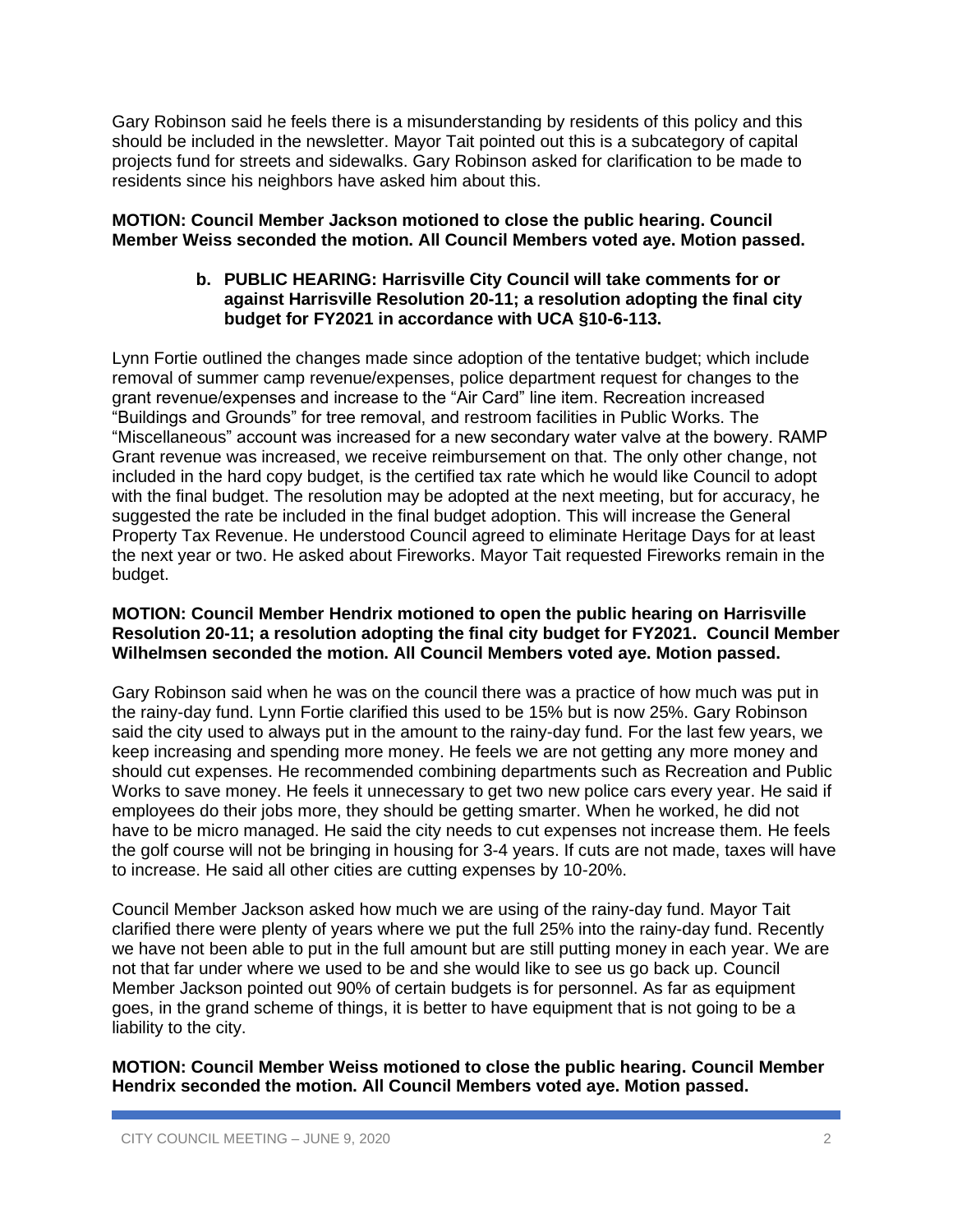**c. Discussion/possible action to adopt Harrisville Resolution 20-10; a resolution amending the city budget for FY2020 in accordance with UCA §10-6-127.**

No further discussion was given.

**MOTION: Council Members Wilhelmsen motioned to adopt Harrisville Resolution 20-10; a resolution amending the city budget for FY2020. Council Member Weiss seconded the motion. A Roll Call Vote was taken.**

| <b>Council Member Jackson</b>     | Yes |
|-----------------------------------|-----|
| <b>Council Member Christensen</b> | Yes |
| <b>Council Member Weiss</b>       | Yes |
| <b>Council Member Wilhelmsen</b>  | Yes |
| <b>Council Member Hendrix</b>     | Yes |

**Motion passed 5-0.**

**d. Discussion/possible action to adopt Harrisville Resolution 20-11; a resolution adopting the final city budget for FY2021 in accordance with UCA §10-6-113**.

Council Member Hendrix asked for clarification on a line item in Public Works under maintenance listed as Transportation Tax Expenditure, which is new to him. Bill Morris said this is money received from the Transportation Tax that was adopted with state legislation a few years ago. Lynn Fortie confirmed this is the new tax. Council Member Wilhelmsen asked for clarification on the rainy-day fund and how much we are putting back in. Mayor Tait explained we have been working hard all year and are as close as we have ever been. We have solid numbers through April but only projections for May and June to finish out this fiscal year. Lynn Fortie said the latest projection is approximately \$80,000 or close to that. Often times things come through we were not expecting. Council Member Wilhelmsen said he can see the concerns, but with COVID-19 and other things trickling down from this, every city is going to be affected. Bill Morris reminded Council we have cut budget by three employees and cut out Heritage Days. Council Member Wilhelmsen agreed we are trying to do all we can.

**MOTION: Council Member Weiss motioned to adopt Harrisville Resolution 20-11; a resolution adopting the final city budget for FY2021 with amendments. Council Member Christensen seconded the motion. A Roll Call Vote was taken.**

| <b>Council Member Jackson</b>     | Yes |
|-----------------------------------|-----|
| <b>Council Member Christensen</b> | Yes |
| <b>Council Member Weiss</b>       | Yes |
| <b>Council Member Wilhelmsen</b>  | Yes |
| <b>Council Member Hendrix</b>     | Yes |

**Motion passed 5-0.**

**e. Discussion/possible action to approve 2020 Street Maintenance Projects.**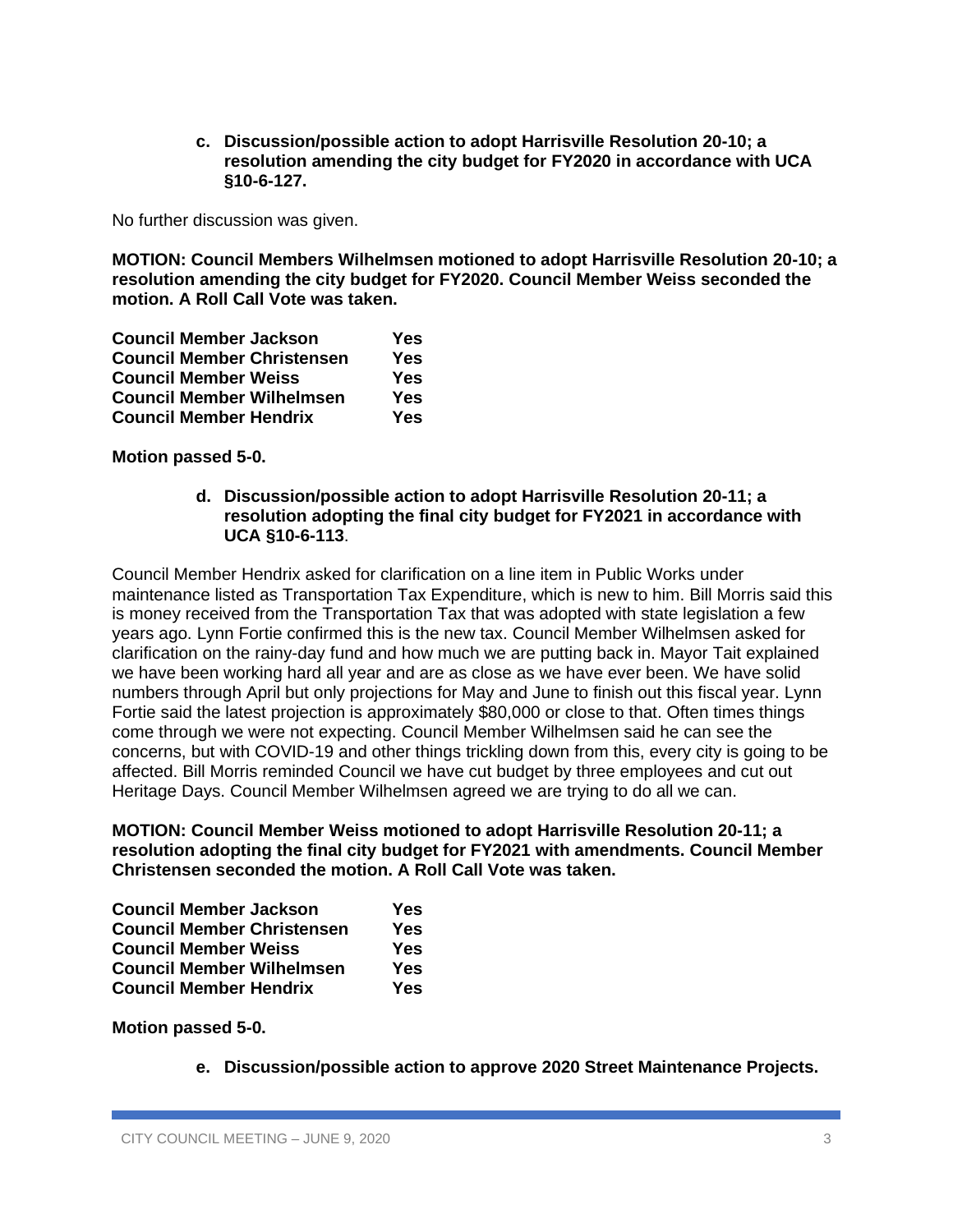Sean Lambert explained with recent approval of combining our Street Maintenance Projects with Pleasant View to receive a low bid. The low bid for projects came back for Staker Parsons. Bill Morris thanked Director Lambert for cooperating with other cities to lower our costs.

# **MOTION: Council Member Wilhelmsen motioned to award the bid to the low bid from Staker Parsons for Street Maintenance Projects. Council Member Weiss seconded the motion. A Roll Call Vote was taken.**

| <b>Council Member Jackson</b>     | Yes |
|-----------------------------------|-----|
| <b>Council Member Christensen</b> | Yes |
| <b>Council Member Weiss</b>       | Yes |
| <b>Council Member Wilhelmsen</b>  | Yes |
| <b>Council Member Hendrix</b>     | Yes |

# **Motion passed 5-0.**

### **f. Discussion on Parks and Recreation regulations and 2020 Splash Pad season.**

Bill Morris explained he and Director Fife recently spoke regarding issues with implementing recreation regulations and opening the splash pad season. They will be reviewing current recreation regulations and possibly make some amendments to or repeal some of our old resolutions and adopt new policy. This will come down in the future. With regard to the splash pad, until recently we have been shut down according to local health department regulations and waiting for additional equipment. The earliest the splash pad can be opened would be July 1<sup>st</sup> and then meeting social distancing requirements would be extremely difficult and likely require an employee to man the splash pad at all times. North Shore is open but people are supposed to be keeping a 6 ft distance. Our splash pad is not large enough to accommodate more than 8-9 people at a time. South Ogden and Roy are both struggling to meet the social distancing requirements and may have to shut down. After reviewing the operating costs and other issues, staff is recommending keeping the splash pad closed to be fiscally wise. They are seeking Council input on this.

Council Member Wilhelmsen asked if we go through the process to open, would we end up like the other splash pads and have to close and if there is a penalty. Director Fife explained there is no penalty he is aware of other than the time and money spent and then to risk being shut down. Council Member Weiss expressed concern with spending this money and risking the shutdown. Director Fife said related costs are mostly to cover the time of employees. We would not be able to open until July 1<sup>st</sup> and then have to put an employee there to monitor at all times. He is already seeing the day care vans pulling in to see if the splash pad is open. Council Member Wilhelmsen asked if the day cares are an issue. Director Fife said there have been ongoing issue with day cares that have even been brought to council in the past to address. These bring in a lot of kids at one time. Bill Morris said we are not looking for a vote, just by consensus. Mayor Tait said this will be sad for the residents of the city. Director Fife said he is receiving calls every day wanting to know the status. Council Member Hendrix said he is hesitant to shut this down but is worried about liability issues if someone caught the virus. Mayor Tait asked if the closure would allow staff the extra time, they are in need of to address other projects. Director Fife said they have already been using this extra time. Council Member Hendrix pointed out this is a small splash pad and when installed we opted not to put a fence around it. Mayor Tait said with reluctance she agrees. Council unanimously agreed to close the splash pad for the 2020 season.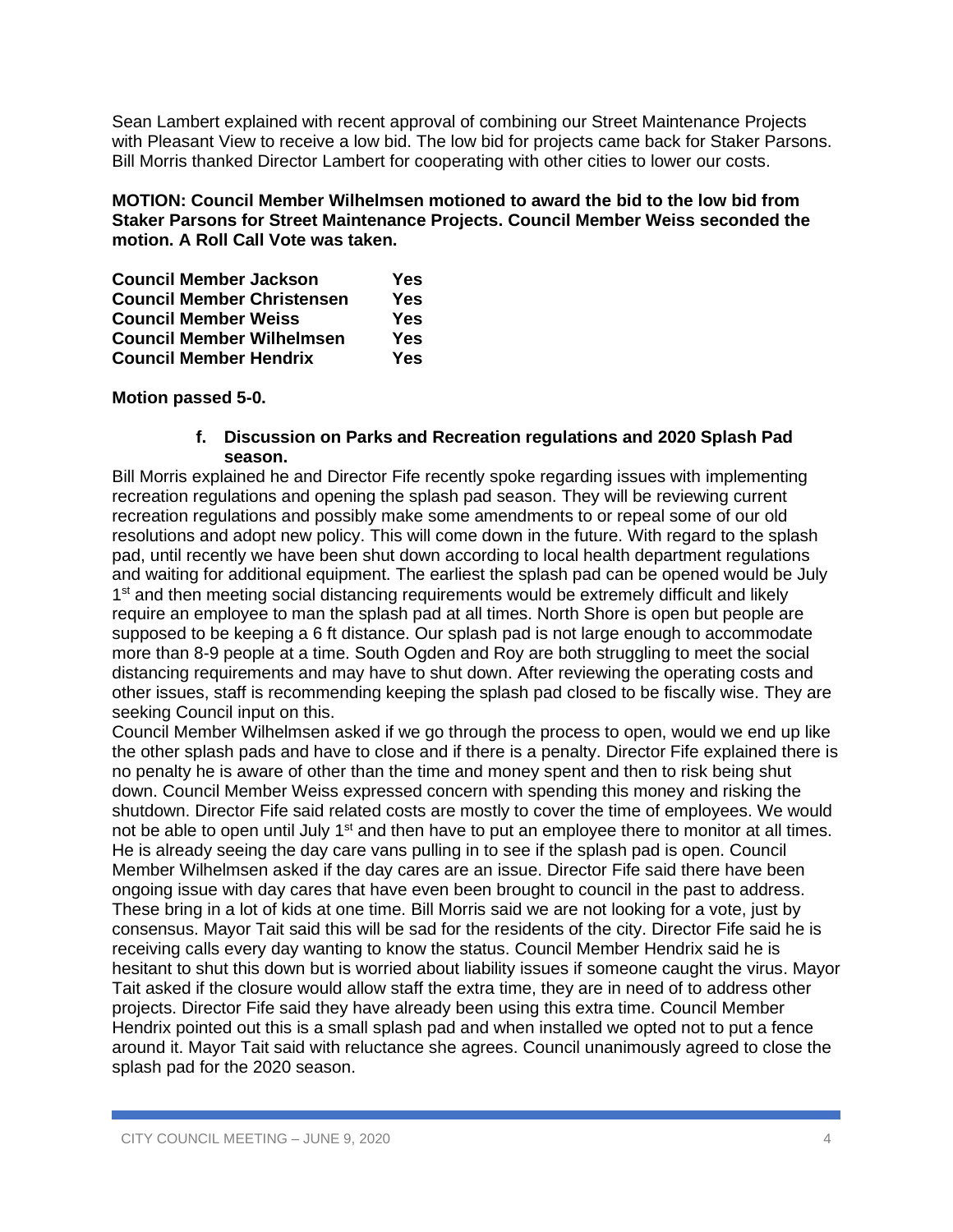# **4. Public Comments -** *(3 minute maximum)*

Gary Robinson asked for an update on the status of the Larsen Lane project. He also stated there has been some crime at the end of Independence and no report back to the homeowners. He said there used to be a greater police presence at the end of the street that he is not seeing anymore. He asked if the city will turn into an "HOA" city. He has concerns with some of the agenda items for Planning Commission creating high restrictions on homeowners. Mayor Tait reported the police force is running with one less man.

Trent Nelson, Justice Court Judge, gave an update of the status of the Justice Court. He explained the Supreme Court has shut down the day to day activities of the court. We are currently transitioning to encourage more participation and are trying to do much remotely. There will be additional transitions time in the future before having people come in person to court. Bill Morris pointed out they have been proactive to address these issues. Judge Nelson gave a quick update and encouraged Council feedback on how quickly they would like to see the court reopen. Bill Morris reported court will be held for the first time tomorrow over Zoom. There have been a lot of theft and domestic violence. He and Nikki have called defendants but here are a lot that need to be contacted. He has taken special consideration due to the pandemic with regard to jobs and personal finances. He does not know how this will affect the fines and forfeiture in addition to police not writing as many tickets.

Judge Nelson explained several courts have paused their day to day activities, because we have not pushed things, we have continued our court. There is an extensive amount of people still to be seen and he is not allowed to issue warrants under the direction from the Supreme Court. So that leverage is not there with defendants. They are running up against a bigger calendar and are readily giving extensions for people who are suffering. We are pushing on to try to get things done. When we have in person court, warrants can be issued.

Bill Morris informed Council court has been moved to 8:00am. He asked if police have addressed the issue of bailiffs. Police Chief Wilson said they will have coverage for bailiffs. Bill Morris explained Nikki Green has moved into the front office and defendants can check in and then wait in their car. Judge Nelson said they are still trying to contact defendants by phone. Pretrials will be held, without entering the court room, once a resolution is reached Nikki follows up with the Judge. Any jury trials will be put out until the end of the year. Judge Nelson asked for any criteria the city is requiring for when they hold court in person. This is likely to be a month or so away. Chief Wilson said they have masks available for those who may not come with one. Bill Morris said there is funding available to purchase masks or other necessary supplies. He will work with the Mayor, Chief Wilson, and Emergency Management Coordinator Zack Loveland to determine the use of available funding. Council Member Hendrix asked if this funding can be used to support small businesses. Bill Morris explained the city can determine that, yes. Another example, would be to absorb business license renewal fees for the next year.

# **5. Mayor/Council Follow-Up:**

Council Member Jackson reported the marker for Chief Terikee has become oxidized. Yesterday a group of people from the Weber Heritage Foundation stopped at the marker. The committee chairman, Tyler Malmrose, spoke to them. They talked about getting a new marker and the foundation offered to help with that. He would like to see this happen. Bill Morris said staff may have a connection with a provider to have this new marker made. He asked for the language to be typed up before it becomes unreadable. Council Member Jackson hopes with the foundation recognition, this marker will be visited more often.